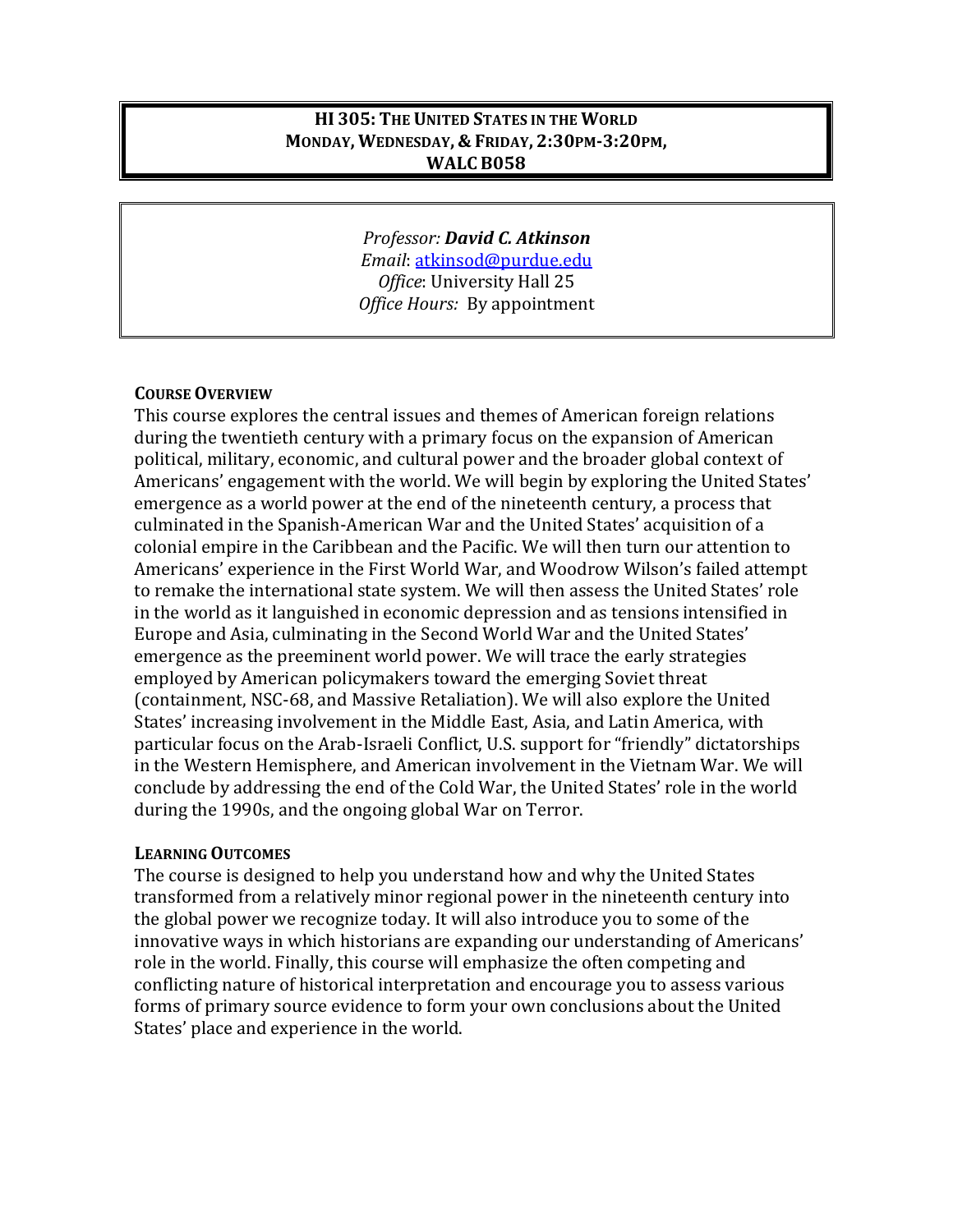#### **REQUIRED TEXTS**

- George C. Herring, *The American Century & Beyond: U.S. Foreign Relations, 1893-2014* (2017)
- J. Samuel Walker, *Prompt & Utter Destruction: Truman and the Use of Atomic Bombs Against Japan* (2016)
- Jeffrey A. Engel *et al*, *America in the World: A History in Documents* (2014)

All of the books are available on Amazon and at the campus bookstores. **All of the reading assignments listed in the course syllabus are required** and it is important that you complete each week's reading before you come to class, since this will allow you to participate effectively in class discussions.

You must turn off your cell phone before class begins. Laptop computers are permitted for note-taking only. Persistent texting, internet browsing, and other disruptive behavior will result in a reduction of your overall grade. I will be happy to answer any questions you have so do not hesitate to email me (after class…).

# **COURSE REQUIREMENTS**

**GRADE BREAKDOWN**: The following elements will constitute your final grade:

| <b>Primary Source Reading Responses</b> | $(5$ for a total of 25%) |
|-----------------------------------------|--------------------------|
| Midterm Exam                            | (25%)                    |
| <b>Analytical Paper</b>                 | (25%)                    |
| <b>Final Exam</b>                       | (25%)                    |

# **CLASS ATTENDANCE & LECTURES**

This year is obviously going to be a little different than normal. Since this is a face-toface class, I expect everybody to be in attendance when you are healthy, but on those occasions when you cannot due to quarantine of isolation, our class will live stream here:

Live stream URL: [http://www.kaltura.com/tiny/zvixc.](http://www.kaltura.com/tiny/zvixc)

You can also watch recorded lectures later on Boilercast through our course Brightspace page.

# <https://purdue.brightspace.com/d2l/home/214004>

Students should stay home and contact the Protect Purdue Health Center (496-INFO) if they feel ill, have any symptoms associated with COVID-19, or suspect they have been exposed to the virus. In the current context of COVID-19, in-person attendance will not be a factor in the final grades, but the student still needs to inform the instructor of any conflict that can be anticipated and will affect the submission of an assignment or the ability to take an exam. Only the instructor can excuse a student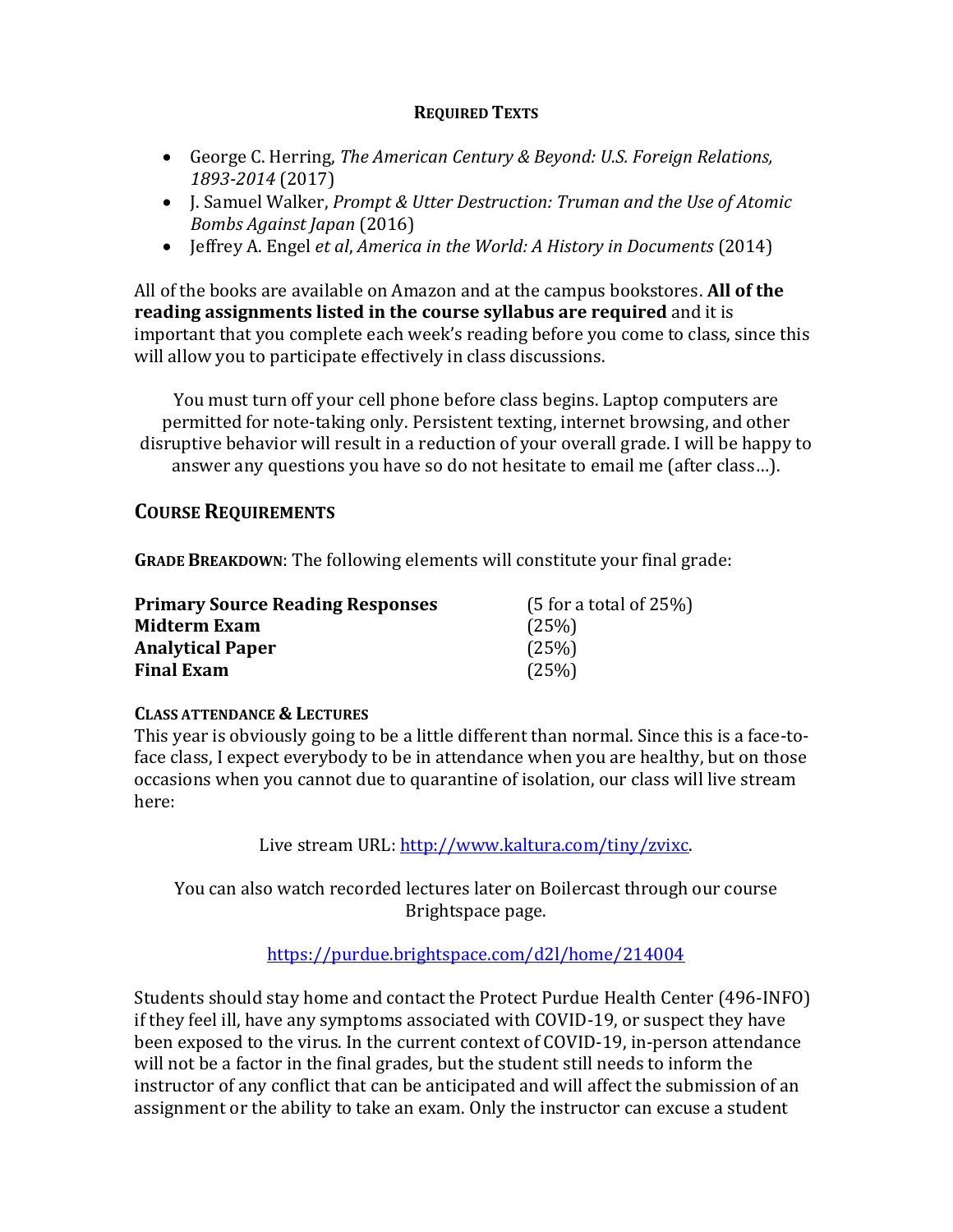from a course requirement or responsibility. When conflicts can be anticipated, such as for many University-sponsored activities and religious observations, the student should inform the instructor of the situation as far in advance as possible. For unanticipated or emergency conflict, when advance notification to an instructor is not possible, the student should contact the instructor as soon as possible by email, through Brightspace, or by phone. When the student is unable to make direct contact with the instructor and is unable to leave word with the instructor's department because of circumstances beyond the student's control, and in cases of bereavement, quarantine, or isolation, the student or the student's representative should contact the Office of the Dean of Students via email or phone at 765-494-1747. Our course Brightspace includes a link on Attendance and Grief Absence policies under the University Policies menu.

You must turn off your cell phone before class begins. Laptop computers are permitted for note-taking only. Persistent texting, internet browsing, and other disruptive behavior will result in a reduction of your overall participation and attendance grade. We will be happy to answer any questions you have so do not hesitate to email us (after class…).

#### **PRIMARY SOURCE READING RESPONSES**

**Five** primary source reading assignments will account for 25% of your final grade. There will be **nine opportunities** to choose from over the course of the semester. You will input your responses directly into Brightspace, and I will post the prompts a few days before the discussion. **They will always relate to that week's primary source readings from the Engel book.**

You will have multiple opportunities over the course of the semester to complete these primary source reading responses, which will always be due on those Fridays we have a scheduled discussion. You only need to complete five of these over the course of the semester, and it is entirely your choice when you complete these assignments, as long as you complete a total of five.

Each one should be 250 words in length, and each one is worth 0-10 points. Your responses are **due through Brightspace by 10am** on the day of the discussion. These are informal writing assignments. The purpose of these responses is not to improve your writing skills but to stimulate thinking about issues, questions, and problems raised by the primary sources we are discussing that week. The goal is for you to discover, develop, and clarify your own ideas. You should do the appropriate reading; then sit down and write in response to the question for 20-30 minutes. You will not be assessed on things like spelling, organization, and grammar. But I will be looking for evidence that you are thinking seriously about the course materials. Your essays should show that you are wrestling with concepts explained in the reading and in lectures and that you have done your reading and thinking before attempting your essays. For the most part, you will be rewarded for the process of thinking rather than for the end product you deliver.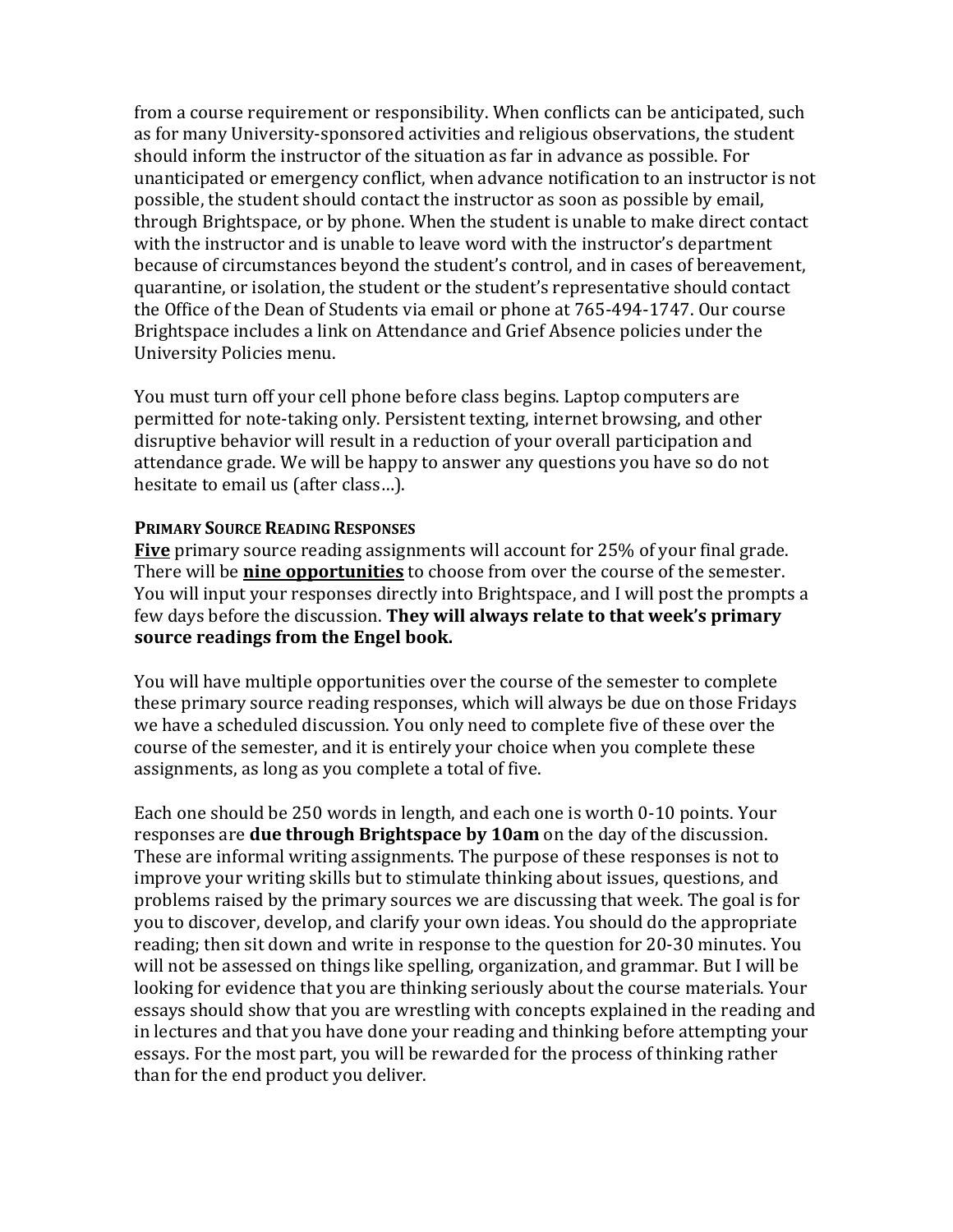#### **EXAMINATIONS**

There will be two examinations this semester. Given the situation, these will be **take home examinations**. The first examination will be **due by 3:30pm Monday, March 1**. The date of the final examination will be announced once the schedule is available. Each examination will consist of short identification questions reflecting upon the significance of specific individuals or events from the class readings and a longer analytical essay on a broader theme. I will provide further guidelines and information as the semester progresses. If you miss an examination, you must contact me as soon as possible.

> Both exams will be a take home exam administered remotely. They will be due on Brightspace by 3:30pm on the assigned day.

In order to prepare for these exams, I strongly advise you to take legible, constructive notes throughout the semester, to regularly engage with the course lectures, and to consistently reflect upon the main themes and issues raised in the course readings and lectures. I will share more details as we get closer to the exams.

# **ANALYTICAL PAPER**

**An analytical paper of 6 - 7 pages** (double-spaced, 12-point font) is due through **Brightspace by 2:30pm on Friday, April 16**. If you hand in your paper after the deadline, you will be penalized 5 points for each additional day.

This paper will provide an analysis of a primary source document or a collection of documents (if they all relate to a single theme) **NOT** contained in the Engel reader. There are many published and online document repositories, and I will provide further guidelines during the coming weeks. I will need to approve your document, so you should plan to meet with me sometime in the first six weeks of the semester to discuss your paper topic and document selection. You will be required to interpret and analyze your chosen document(s), analyze the historical context in which the document was written, convey what you understand to be the author's intent implicit and explicit—and assess to what extent you believe they were successful and/or influential in their goals.

# **CHEATING / PLAGIARISM**

Plagiarism refers to the reproduction of another's words or ideas without proper attribution. University Regulations contain further information on dishonesty. Plagiarism and other forms of academic dishonesty are serious offenses, and will be treated as such in this class. **You are expected to produce your own work and to accurately cite all necessary materials**. Cheating, plagiarism, and other dishonest practices will be punished as harshly as Purdue University policies allow. Any instances of academic dishonesty will result in a grade of F for the course and notification of the Dean of Students Office. Please make sure that you are familiar with Purdue's academic integrity policies:

<https://www.purdue.edu/provost/teachinglearning/honor-pledge.html>

**"As a boilermaker pursuing academic excellence, I pledge to be honest and true in all that I do. Accountable together - we are Purdue."**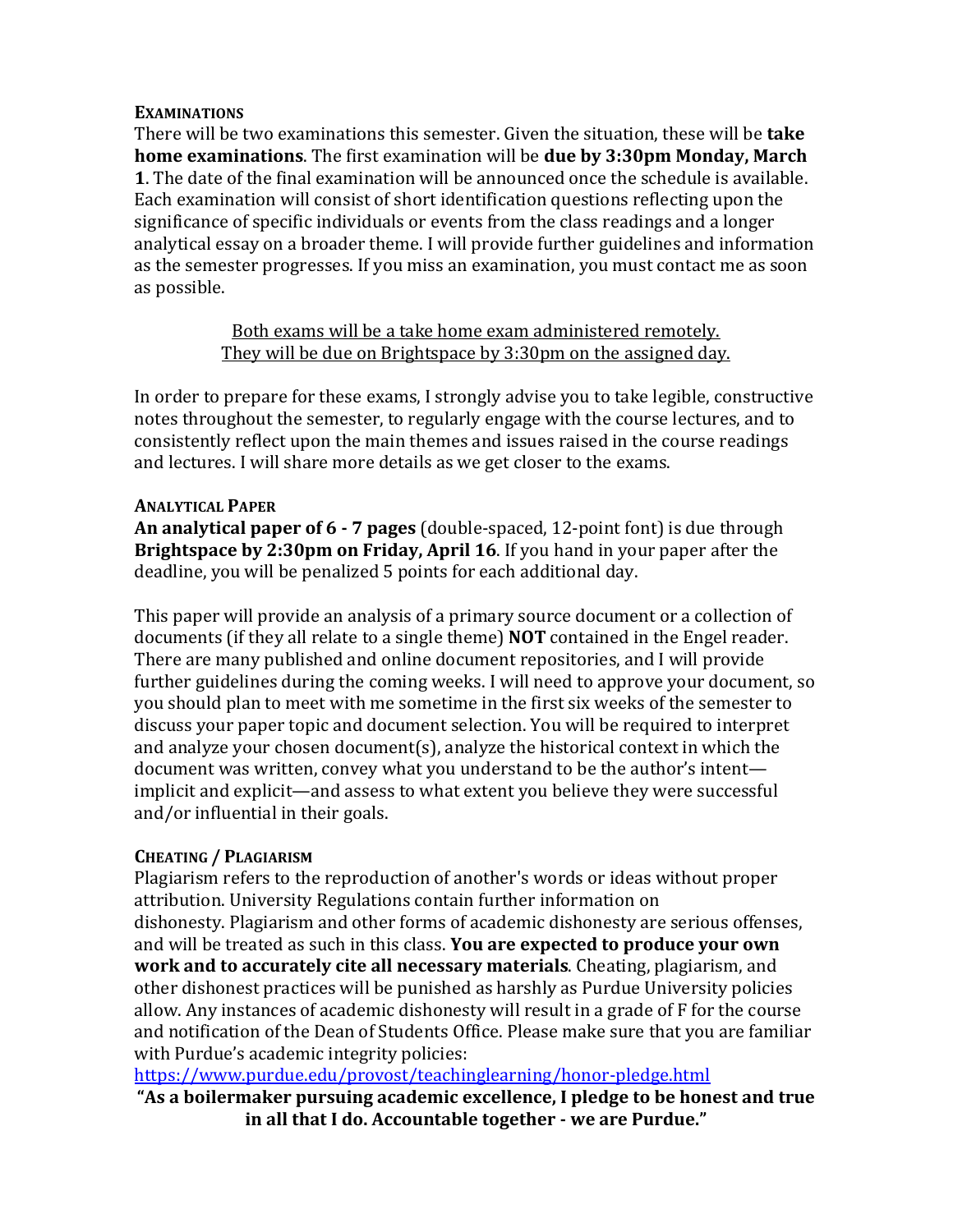#### **DISCLAIMER**

In the event of a major campus emergency, the above requirements, deadlines, and grading policies are subject to changes that may be required by a revised semester calendar. Any such changes in this course will be posted once the course resumes on Brightspace or can be obtained by contacting me via email at **atkinsod@purdue.edu.** 

# **PROTECT PURDUE GUIDELINES**

The Protect Purdue Plan, which includes the Protect Purdue Pledge, is campus policy and as such all members of the Purdue community must comply with the required health and safety guidelines. Required behaviors in this class include: staying home and contacting the Protect Purdue Health Center (496-INFO) if you feel ill or know you have been exposed to the virus, properly wearing a mask in classrooms and campus building, at all times (e.g., mask covers nose and mouth, no eating/drinking in the classroom), disinfecting desk/workspace prior to and after use, maintaining appropriate social distancing with peers and instructors (including when entering/exiting classrooms), refraining from moving furniture, avoiding shared use of personal items, maintaining robust hygiene (e.g., handwashing, disposal of tissues) prior to, during and after class, and following all safety directions from the instructor.

Students who are not engaging in these behaviors (e.g., wearing a mask) will be offered the opportunity to comply. If non-compliance continues, possible results include instructors asking the student to leave class and instructors dismissing the whole class. Students who do not comply with the required health behaviors are violating the University Code of Conduct and will be reported to the Dean of Students Office with sanctions ranging from educational requirements to dismissal from the university.

Any student who has substantial reason to believe that another person in a campus room (e.g., classroom) is threatening the safety of others by not complying (e.g., not wearing a mask) may leave the room without consequence. The student is encouraged to report the behavior to and discuss next steps with their instructor. Students also have the option of reporting the behavior to the Office of the Student Rights and Responsibilities. See also Purdue University Bill of Student Rights.

# **IF YOU ARE QUARANTINED OR ISOLATED**

If you become quarantined or isolated at any point in time during the semester, in addition to support from the Protect Purdue Health Center, you will also have access to an Academic Case Manager who can provide you academic support during this time. Your Academic Case Manager can be reached at  $\alpha$  [acmq@purdue.edu](mailto:acmq@purdue.edu) and will provide you with general guidelines/resources around communicating with your instructors, be available for academic support, and offer suggestions for how to be successful when learning remotely. Importantly, if you find yourself too sick to progress in the course, notify your academic case manager and notify me via email or Brightspace. We will make arrangements based on your particular situation. The Office of the Dean of Students  $(odos@purdue.edu)$  is also available to support you should this situation occur.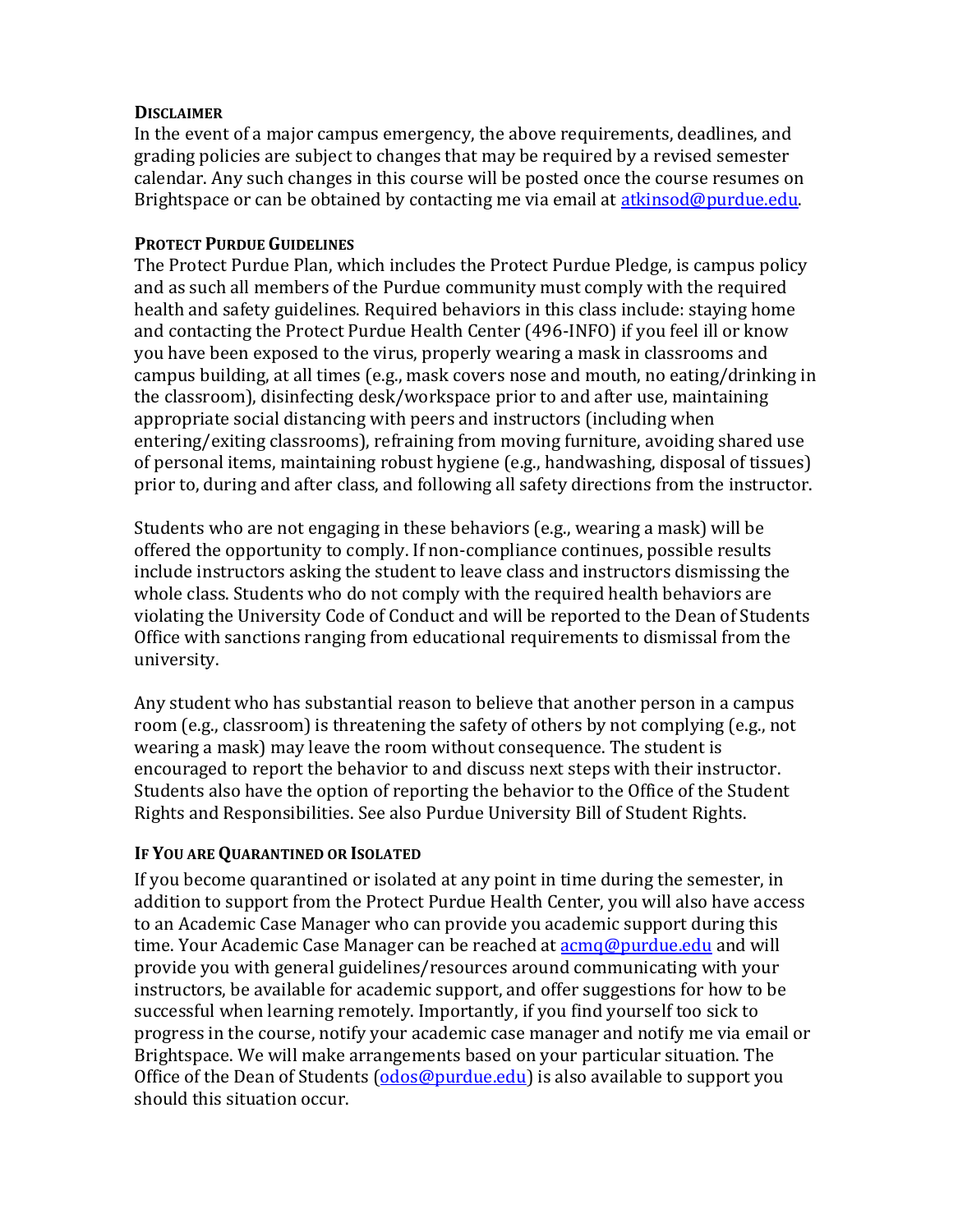# **LECTURE TOPICS & READING ASSIGNMENTS**

| Wed. Jan 20:  | <b>Introduction</b>                                                                                            |
|---------------|----------------------------------------------------------------------------------------------------------------|
| Fri. Jan 22:  | A New Imperial Power, 1895-1900<br>Herring, pp. 2-37                                                           |
| Mon. Jan. 25: | Challenging & Affirming American Empire at Home and<br>Abroad, 1901-1914<br>Herring, pp. 38-78                 |
| Wed. Jan. 27: | World War One: The Possibilities of Wilsonian Diplomacy,<br>1914-1918<br>Herring, pp. 79-118                   |
| Fri. Jan. 29: | Discussion (reading response option 1)<br>Engel, pp. 56-89                                                     |
| Mon. Feb. 1:  | World War One: The Problems of Wilsonian Diplomacy,<br>1919-1920<br>Herring, pp. 118-128                       |
| Wed. Feb. 3:  | The United States & Europe, 1920-1929<br>Herring, pp. 128-168                                                  |
| Fri. Feb. 5:  | Discussion (reading response option 2)<br>Engel, pp. 89-111                                                    |
| Mon. Feb. 8:  | Depression and the Coming War in Europe, 1929-1939<br>Herring, pp. 179-187; 192-197; 202-211; 213-228; 230-238 |
| Wed. Feb. 10: | The United States & Asia, 1920-1939<br>Herring, pp. 168-171; 187-192; 211-213; 230-233                         |
| Fri. Feb. 12: | Discussion (reading response option 3)<br>Engel, pp. 112-130                                                   |
| Mon. Feb. 15: | The United States & Latin America, 1920-1939<br>Herring, pp. 171-179; 198-202; 228-230                         |
| Wed. Feb. 17: | <b>No Class: Reading Day</b>                                                                                   |
| Fri. Feb. 19: | Discussion: (No reading response option)<br>Engel, pp. 111-112                                                 |
| Mon. Feb. 22: | The Second World War in Europe, 1939-1945<br>Herring, pp. 239-273; 279-291                                     |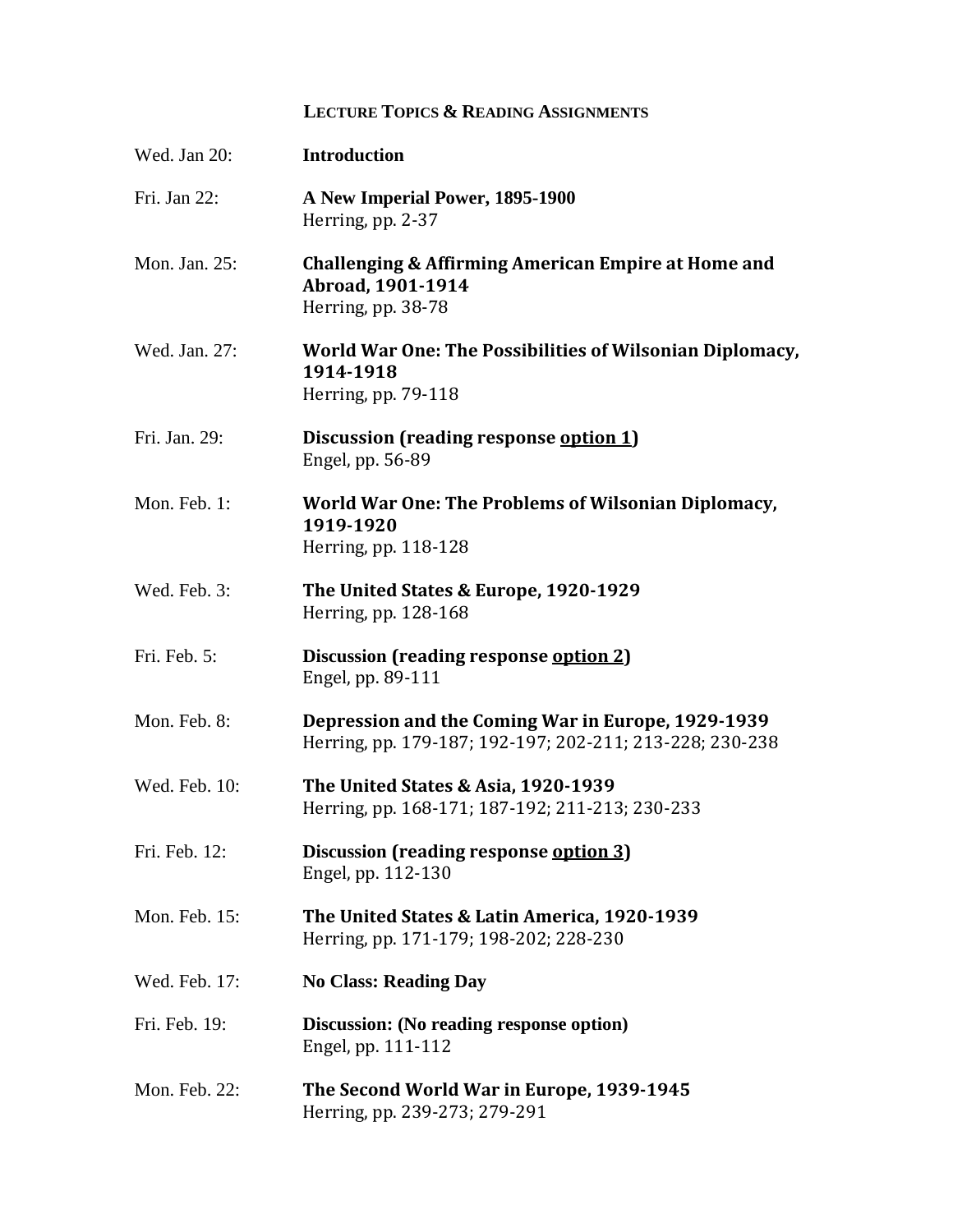| Wed. Feb. 24: | The Second World War in Asia, 1937-1945<br>Herring, pp. 273-279; 291-294                                                                                                                                                          |
|---------------|-----------------------------------------------------------------------------------------------------------------------------------------------------------------------------------------------------------------------------------|
| Fri. Feb. 26: | Discussion: The Atomic Bombs & the End of War with Japan,<br>1945 (No reading response option)<br>J. Samuel Walker, Prompt & Utter Destruction: Truman and the<br>Use of Atomic Bombs Against Japan, entire<br>Engel, pp. 131-156 |
| Mon. Mar. 1:  | <b>MIDTERM EXAMINATION</b><br>DUE ON BRIGHTSPACE BY 3:30pm                                                                                                                                                                        |
| Wed. Mar. 3:  | Truman & the Origins of the Cold War in Europe, 1945-1949<br>Herring, pp. 295-326                                                                                                                                                 |
| Fri. Mar. 5:  | Discussion (reading response option 4)<br>Engel, pp. 157-181                                                                                                                                                                      |
| Mon. Mar. 8:  | The Expansion of the Cold War beyond Europe, 1945-1953<br>Herring, pp. 326-351                                                                                                                                                    |
| Wed. Mar. 10: | Kennedy & the Cold War, 1961-1963<br>Herring, pp. 403-430                                                                                                                                                                         |
| Fri. Mar. 12: | <b>Discussion (reading response option 5)</b><br>Engel, pp. 182-194<br>Engel, pp. 219-222; 224-226; 231-254                                                                                                                       |
| Mon. Mar. 15: | Johnson's War in Vietnam, 1963-1968<br>Herring, pp. 437-446                                                                                                                                                                       |
| Wed. Mar. 17: | <b>No Class</b>                                                                                                                                                                                                                   |
| Fri. Mar. 19: | Discussion (reading response option 6)<br>Engel, pp. 255-277                                                                                                                                                                      |
| Mon. Mar. 22: | Johnson & The World Beyond Vietnam, 1963-1968<br>Herring, pp. 430-437; 447-460                                                                                                                                                    |
| Wed. Mar. 24: | <b>Analytical Paper Discussion (no reading response option)</b>                                                                                                                                                                   |
| Fri. Mar. 26: | <b>No Class</b>                                                                                                                                                                                                                   |
| Mon. Mar. 29: | Nixon & the War in Vietnam, 1969-1975<br>Herring, pp. 466-471; 494-499                                                                                                                                                            |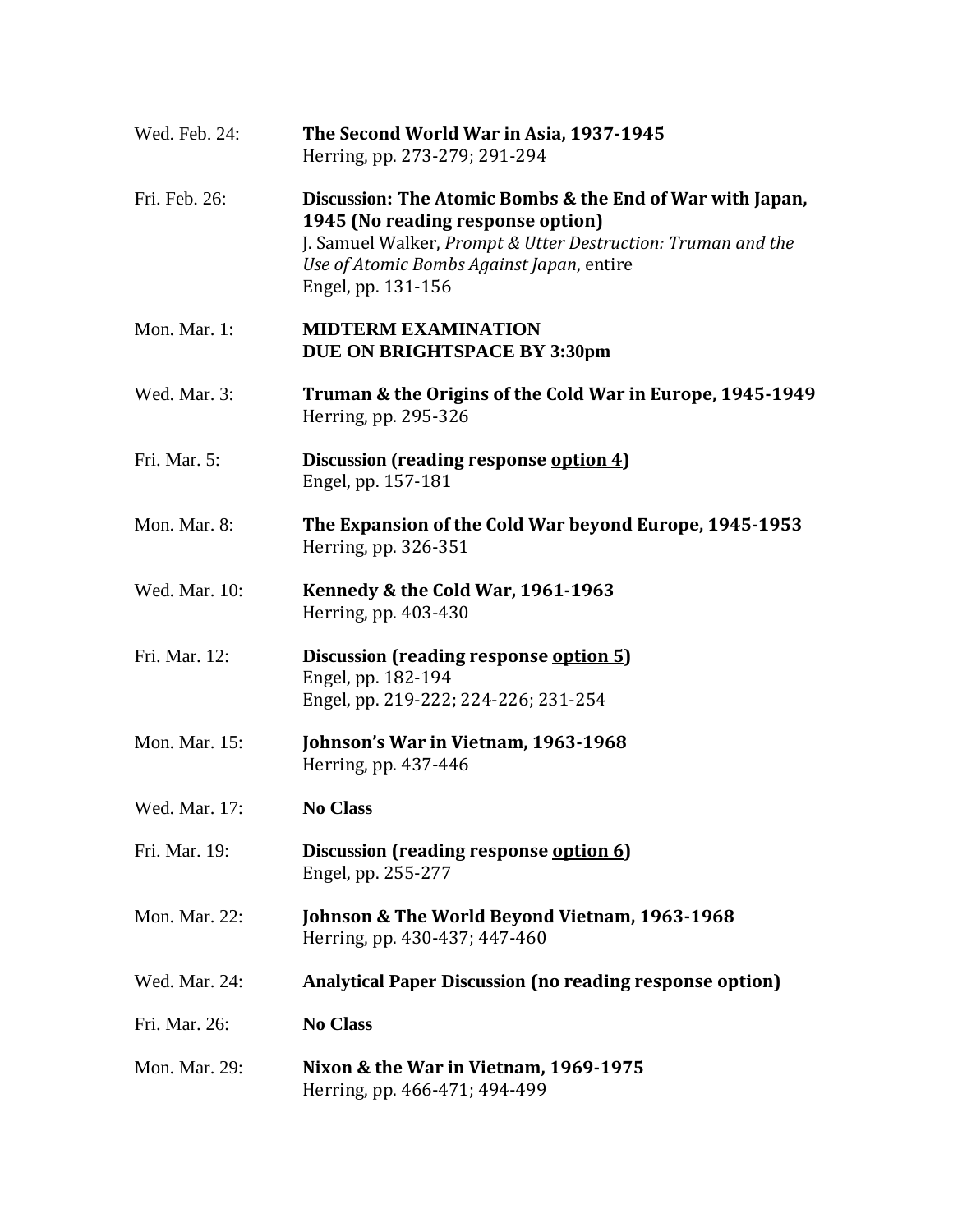| Wed. Mar. 31: | Nixon & Détente in Europe, 1969-1974<br>Herring, pp. 461-466; 472-477; 480-484                                       |
|---------------|----------------------------------------------------------------------------------------------------------------------|
| Fri. Apr. 2:  | Discussion (reading response option 7)<br>Engel, pp. 278-299                                                         |
| Mon. Apr. 5:  | Nixon & the World beyond Europe & Vietnam, 1969-1974<br>Herring, pp. 477-480; 485-494; 499-510<br>Engel, pp. 147-163 |
| Wed. Apr. 7:  | Ford & Carter in the World, 1974-1981<br>Herring, pp. 511-561<br>Engel, pp. 301-309                                  |
| Fri. Apr. 9:  | <b>No Class</b>                                                                                                      |
| Mon. Apr. 12: | Reagan & the "Evil Empire," 1981-1985<br>Herring, pp. 562-594                                                        |
| Wed. Apr. 14: | Reagan & the "Evil Empire," 1981-1989                                                                                |
| Fri. Apr. 16: | <b>Discussion (No reading response option)</b><br>Engel, pp. 309-315                                                 |
|               | <b>ANALYTICAL PAPER DUE IN CLASS</b>                                                                                 |
| Mon. Apr. 19: | Reagan & the End of the Cold War, 1985-1989<br>Herring, pp. 594-600                                                  |
| Wed. Apr. 21: | George H.W. Bush & the New World Order, 1989-1993<br>Herring, pp. $600-617$                                          |
| Fri. Apr. 23: | Discussion (reading response option 8)<br>Engel, 315-336                                                             |
| Mon. Apr. 26: | Clinton & a Post-Cold War World, 1993-2001<br>Herring, pp. 618-639                                                   |
| Wed. Apr. 28: | George W. Bush & the World, 2001-2009<br>Herring, pp. 640-671                                                        |
| Fri. Apr. 30: | Final Discussion (reading response option 9)<br>Engel, pp. 331-376                                                   |

**FINAL EXAM: TBD**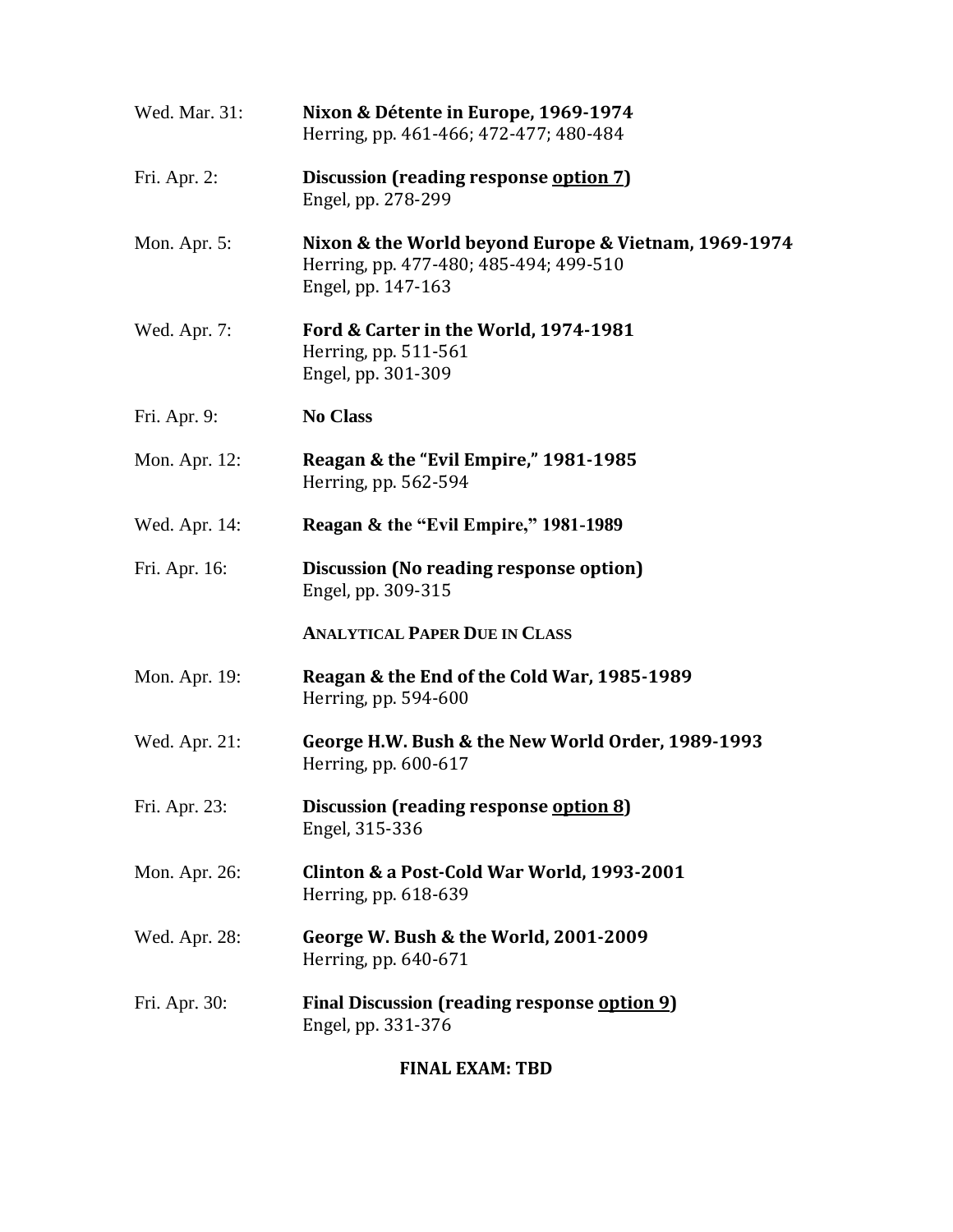# **GRADE SCALE**

| A             | 93-100 |
|---------------|--------|
| A-            | 92-90  |
| $\mathbf{B}+$ | 88-89  |
| В             | 83-87  |
| В-            | 82-80  |
| $C+$          | 78-79  |
| C             | 73-77  |
| C-            | 72-70  |
| D             | 60-69  |
|               |        |

#### **F 0-59**

# **UNIVERSITY POLICIES**

#### **GRIEF ABSENCE POLICY**

Purdue University recognizes that a time of bereavement is very difficult for a student. The University therefore provides the following rights to students facing the loss of a family member through the Grief Absence Policy for Students (GAPS). Students will be excused from classes for funeral leave and given the opportunity to complete missed assignments or assessments in the event of the death of a member of the student's family.

#### **STUDENTS WITH DISABILITIES**

Purdue University is committed to providing equal access and equal opportunity to university courses, activities, and programs for students with disabilities. Students with documented disabilities that substantially limit a major life activity, such as learning, walking, or seeing, may qualify for academic adjustments and/or services. If you have a disability that requires special academic accommodation, please make an appointment to speak with me within the first three weeks of the semester in order to discuss any adjustments. It is the student's responsibility to notify the Disability Resource Center of any impairment/condition that may require accommodations and/or classroom modifications. To request information about academic adjustments, auxiliary aids, or services, please contact the Disability Resource Center in the Office of the Dean of Students, 830 Young Hall, (765) 494-1247 (V/TTY), [drc@purdue.edu.](mailto:drc@purdue.edu)

#### **NONDISCRIMINATION POLICY STATEMENT**

Purdue University is committed to maintaining a community which recognizes and values the inherent worth and dignity of every person; fosters tolerance, sensitivity, understanding, and mutual respect among its members; and encourages each individual to strive to reach his or her own potential. In pursuit of its goal of academic excellence, the University seeks to develop and nurture diversity. The University believes that diversity